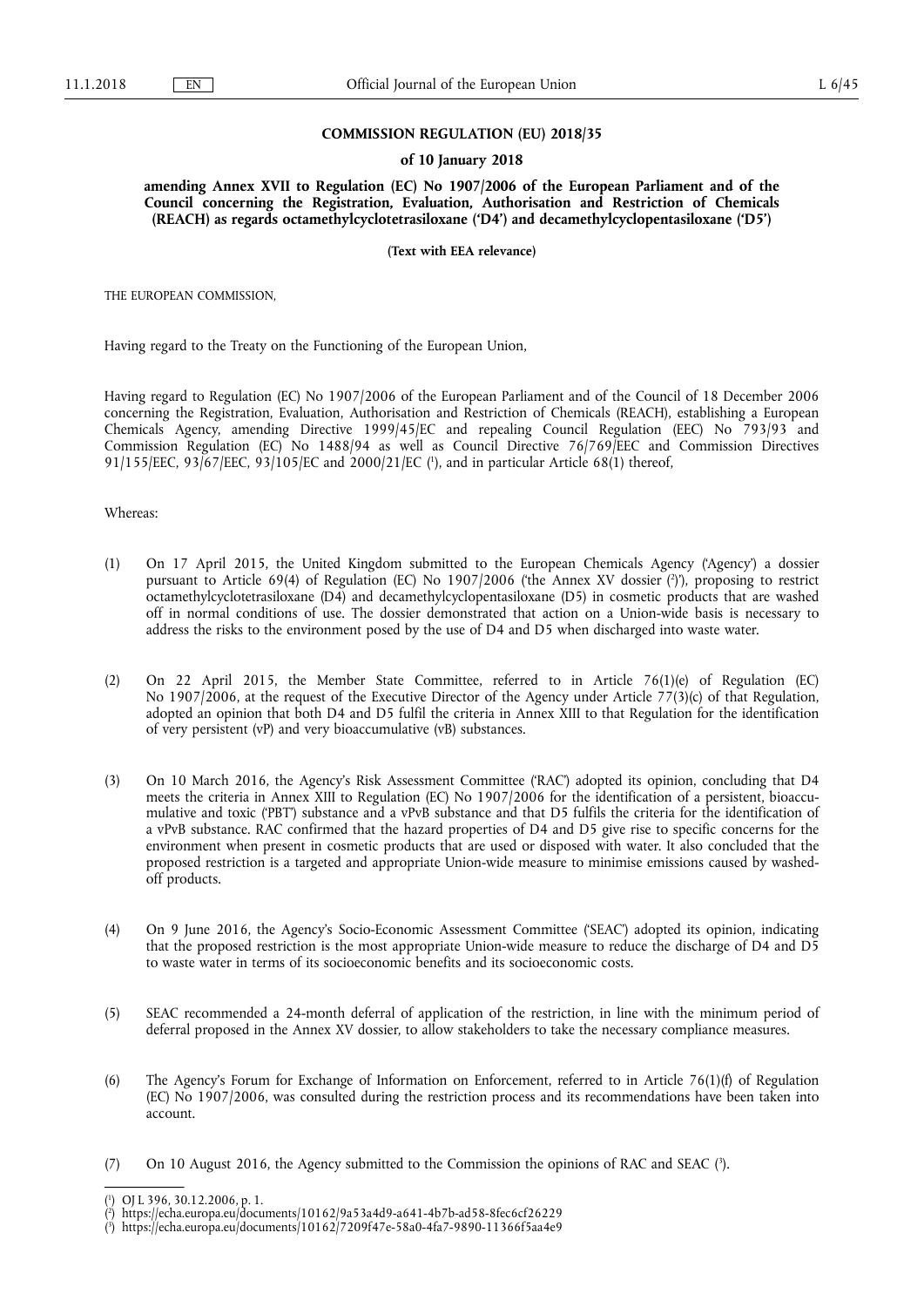- (8) A risk to the environment arises from the presence of D4 and D5 in certain cosmetic products that are washed off with water after application, because of their hazard properties as a PBT and a vPvB substance in the case of D4 and a vPvB substance in the case of D5. The Commission considers that those risks should be addressed on a Union-wide basis. The concentration limit of 0,1 % set by this restriction effectively ensures that all intentional use of D4 and D5 will cease since those substances must be present in wash-off cosmetic products in a much higher concentration to perform their intended function.
- (9) The proposed restriction concerns cosmetic products as defined in Article 2(1)(a) of Regulation (EC) No 1223/2009 of the European Parliament and of the Council ( 1 ). In cosmetic products that are intended to stay in prolonged contact with the skin, the hair or the mucous membranes, D4 and D5 evaporate over time after application and any residue is washed off in the course of normal ablutions. The Annex XV dossier did not cover those products, considering that they did not represent the major source of risk to the environment from D4 and D5, and consequently the risk which they may present to the environment has not yet been assessed by RAC. Therefore, the restriction should apply only to wash-off cosmetic products that, under normal condition of use, are removed with water shortly after application because in these circumstances D4 and D5 are emitted to the aquatic environment before evaporation.
- (10) Stakeholders should be allowed sufficient time to take appropriate measures to comply with the proposed restriction. The new restriction should therefore only apply from a later date.
- (11) Regulation (EC) No 1907/2006 should therefore be amended accordingly.
- (12) The measures provided for in this Regulation are in accordance with the opinion of the Committee established under Article 133 of Regulation (EC) No 1907/2006,

HAS ADOPTED THIS REGULATION:

*Article 1* 

Annex XVII to Regulation (EC) No 1907/2006 is amended in accordance with the Annex to this Regulation.

*Article 2* 

This Regulation shall enter into force on the twentieth day following that of its publication in the *Official Journal of the European Union*.

This Regulation shall be binding in its entirety and directly applicable in all Member States.

Done at Brussels, 10 January 2018.

*For the Commission The President*  Jean-Claude JUNCKER

<sup>(</sup> 1 ) Regulation (EC) No 1223/2009 of the European Parliament and of the Council of 30 November 2009 on cosmetic products (OJ L 342, 22.12.2009, p. 59).